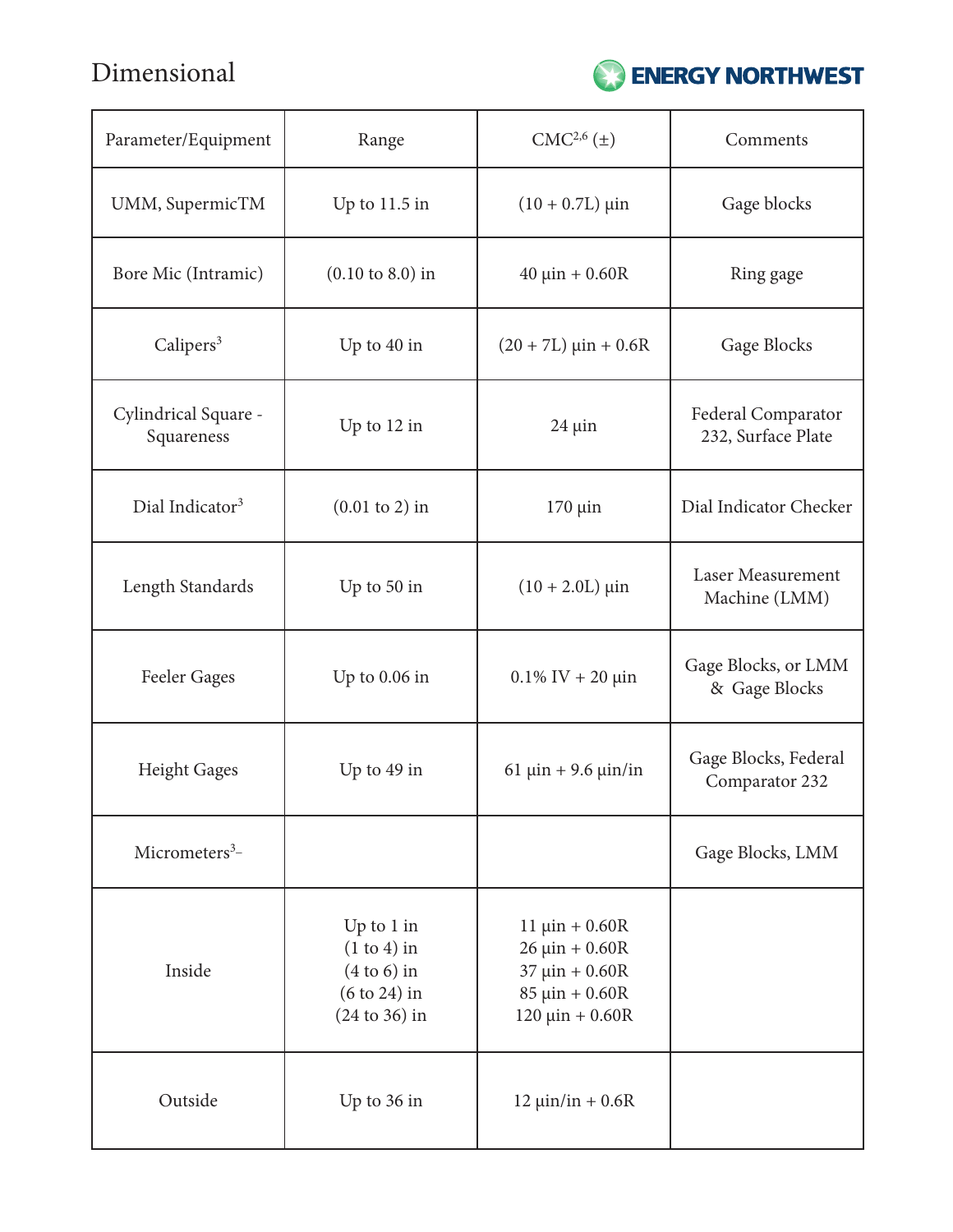| Parameter/Equipment                                                                                      | Range                                                 | CMC <sup>2,6</sup> (±)                                | Comments                                                                        |
|----------------------------------------------------------------------------------------------------------|-------------------------------------------------------|-------------------------------------------------------|---------------------------------------------------------------------------------|
| Depth                                                                                                    | Up to 12 in                                           | $12 \mu$ in/in + 0.6R                                 |                                                                                 |
| Stage Micrometer<br>Standard                                                                             | $(0.004 \text{ to } 2)$ in                            | $20 \mu$ in + 10 $\mu$ in/in                          | LMM/Agilent 5519A                                                               |
| Optical Comparator <sup>3</sup> -<br>Length Magnification,<br>(Only for Overlay &<br>Lens Systems) Angle | Up to 11 in<br>$10\times$ to $100\times$<br>Up to 45° | $100 \mu$ in<br>0.6M<br>$0.033$ °                     | Gage Blocks,<br><b>Magnification Balls</b><br>M is resolution of the<br>overlay |
| Outside Diameter -<br>Pins/Plugs Spheres/<br><b>Balls</b>                                                | Up to 10 in<br>Up to 6 in                             | $15 \mu$ in + 3 $\mu$ in/in<br>$15 \mu + 3 \mu$ in/in | Pratt & Whitney<br>Supermic <sup>TM</sup>                                       |
| Protractors                                                                                              | Up to 90°                                             | $0.01^{\circ}$                                        | Sine Plate, Gage Blocks,<br>Cylindrical Square                                  |
| Paint Coat Thickness -<br>Thin Film Shims<br>Paint Thickness<br>Gage                                     | $(0.001 \text{ to } 0.060) \text{ in}$                | $0.01\%$ IV + 20 $\mu$ in<br>$100 \mu in + 0.6 R$     | LMM, Gage Blocks<br>Calibrated Shims                                            |
| Roughness <sup>3</sup><br>Measure<br>Generate                                                            | $< 1$ to 200 Ra<br>38, 120 Ra                         | $2\%$ IV + 2.0 Ra<br>$1\%$ IV + 2.0 Ra                | Roughness Tester<br>Roughness<br>Standards                                      |
| <b>Ultrasonic Thickness</b><br>Gages                                                                     | Up to 5 in                                            | $100 \mu in + 0.6 R$                                  | LMM, Gage Blocks                                                                |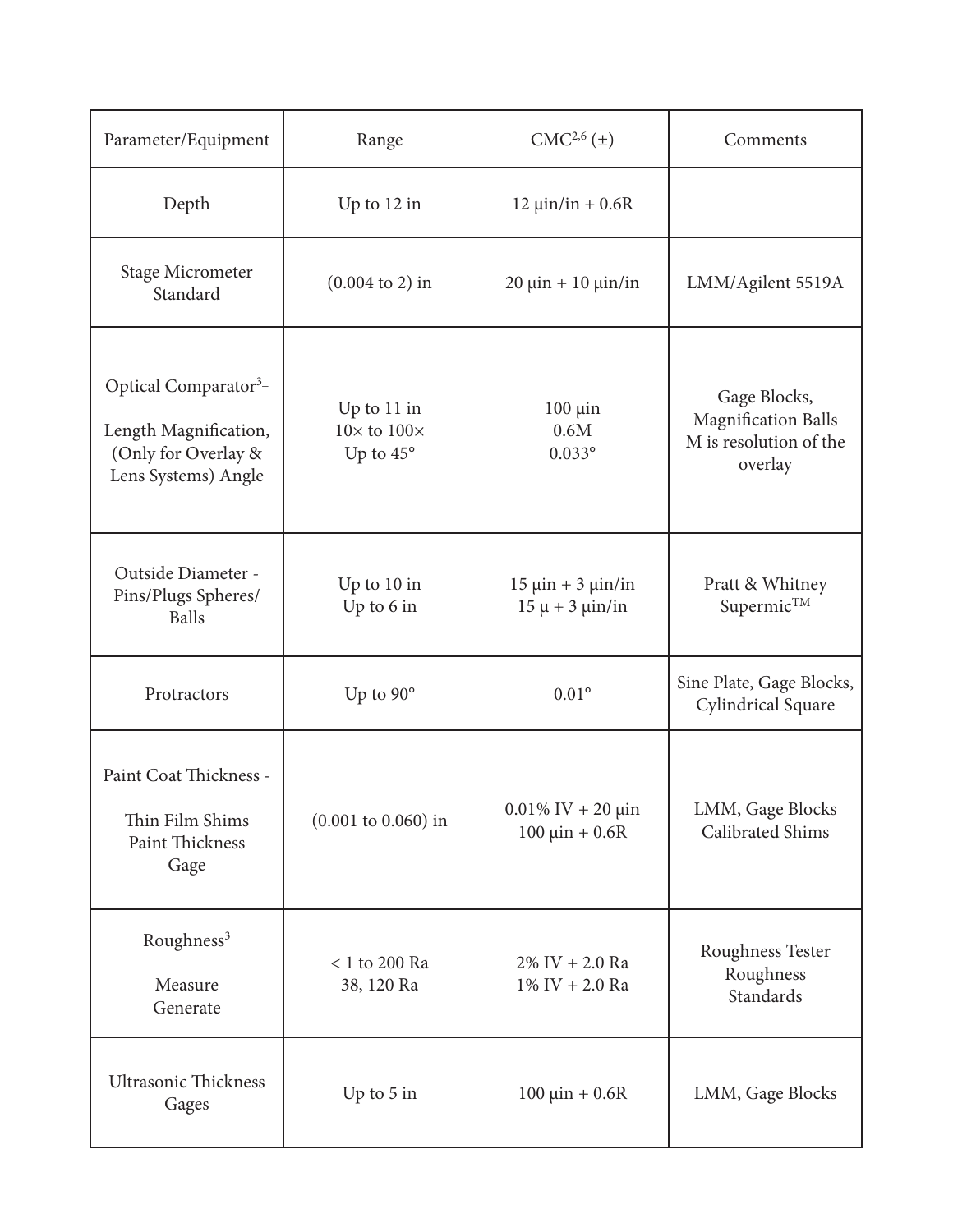| Parameter/Equipment                           | Range                                                                            | CMC <sup>2,6</sup> (±)                  | Comments                                                                           |
|-----------------------------------------------|----------------------------------------------------------------------------------|-----------------------------------------|------------------------------------------------------------------------------------|
| Rulers <sup>3</sup>                           | $(1 to 120)$ in                                                                  | $0.005\%$ IV + 0.6R                     | <b>LMM</b>                                                                         |
| Sine Plate, Sine Bar,<br><b>Fixed Points</b>  | $5$ in<br>$10$ in<br>$20$ in                                                     | $190 \mu$ in<br>$160 \mu$ in<br>450 µin | Angle Blocks, Gage<br>Blocks, Federal<br>Comparator 232                            |
| Levels - Digital Bubble                       | 120 in<br>96 in                                                                  | $0.25$ in<br>0.6R                       | Sine Plate, Gage Blocks                                                            |
| Tape Measure                                  | Up to 300 ft                                                                     | $0.01\% + 0.6R$                         | <b>LMM</b>                                                                         |
| Flatness <sup>3</sup>                         | $(2 \text{ to } 6)$ in                                                           | $6 \mu$ in                              | <b>Optical Flat</b>                                                                |
| Surface Plate <sup>3</sup><br>(Flatness Only) | 71 in $\times$ 240 in                                                            | $100 \mu$ in                            | Autocollimator                                                                     |
| <b>Thread Rings</b>                           | (Up to $1.5$ ) in<br>$(1.5 \text{ to } 4)$ in<br>$(4 to 6)$ in<br>Minor Diameter | 61 $\mu$ in + 9.6 $\mu$ in/in           | Gage Blocks, Federal<br>Comparator 232                                             |
| Thread Wires                                  | $(4 to 80)$ tpi                                                                  | $14 \mu$ in                             | LMM, Pratt & Whitney<br>Supermic™, Gage<br><b>Blocks</b>                           |
| <b>Thread Plugs</b>                           | $(0.1$ to 4) in<br>$(4 to 80)$ in                                                | $75 \mu$ in<br>$75 \mu$ in              | Pratt & Whitney<br>Supermic <sup>TM</sup> , Gage<br>Blocks, Master Thread<br>Wires |
| <b>Ring Gages</b>                             | $(0.25 \text{ to } 8.0)$                                                         | $15 \mu$ in + 2 $\mu$ in/in             | Pratt & Whitney<br>Supermic™, Gage<br><b>Blocks</b> , Master Ring<br>Gages         |